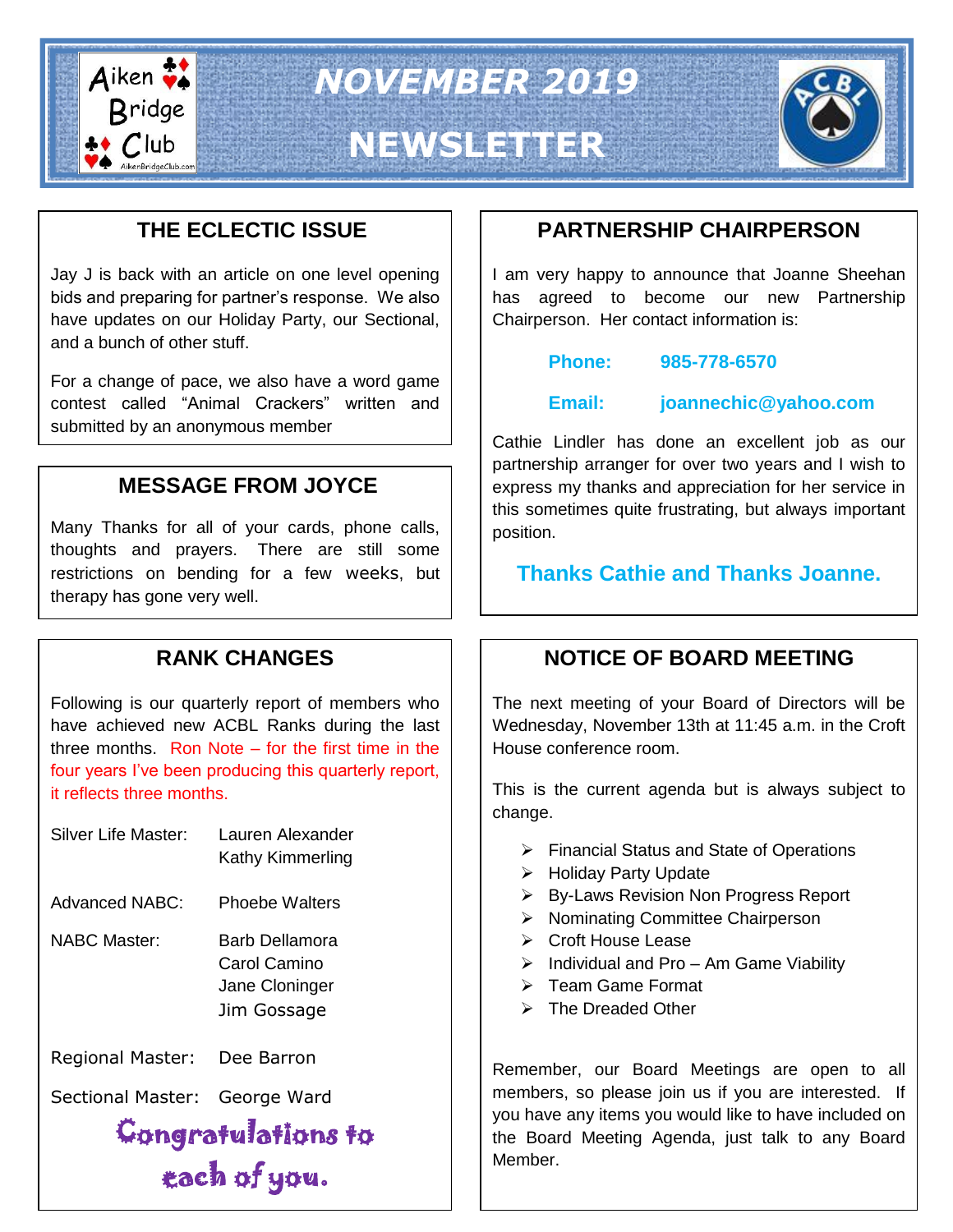#### **GAMES IN NOVEMBER PLUS THE GREAT PROGNOSTICATOR**

Well, it's November and all fall and winter sports are underway. There have been a few hiccups in my choices for the College National Championship Playoffs. South Carolina beat Georgia in the ugliest game ever seen, and the Cornell Big Red somehow lost four in a row before winning again on Saturday. My crystal ball was apparently a tad cloudy.

Baseball is finally in the home stretch. With any luck at all, the World Series will be over by the time you read this. By the way, how come you didn't root, root, and root some more for my Atlanta Braves? Very disappointing.

Congratulations to the Washington Nationals for being the Baseball World Champions. The only person I know who thought they would happen is our own Linda Knox, who shall now be known as The Great Prognosticator. On the night the Nationals won the one game playoff to get into the post season, she told me they would win it all. Something about Cinderella. Whatever, she got it right!

Our November schedule is also full of many different types of games. There are three Charity Games, three Club Championships, three Unit Championships, a GNT Fundraiser, and a **Membership Game (IMPORTANT NOTE – any partnership containing a non ACBL member is ineligible to win master points in a Membership Game.)**

Here are a few other games of interest.

*Grand National Teams Qualification Game – November 8th*. This is one of the two "Grass Roots" Events sponsored by the ABCL. The **Dirty Dozen format will not apply and there will be no handicaps.**

The Conditions of Contest are set by the ACBL and we are expected to adhere to them. Masterpoint awards are half **red**/ half black. Qualifying teams are eligible to play in the District finals, and, if successful, at the next Summer Nationals. District winners will also receive a stipend to help offset costs of attending the Nationals if they so choose.

*District 7 Fund Games – November 27th and 29th .* These games award significant extra masterpoints. Why they were scheduled surrounding Thanksgiving is beyond me, but I guess that's why the District 7 honchos get the big bucks.



| Game Schedule - November 2019     |                                 |                              |
|-----------------------------------|---------------------------------|------------------------------|
| Monday<br>1:30 <sub>pm</sub>      | Wednesday<br>1:30 <sub>pm</sub> | Friday<br>1:30 <sub>pm</sub> |
|                                   |                                 | 1-Nov                        |
|                                   |                                 | Charity Game                 |
| 4-Nov                             | 6-Nov                           | 8-Nov                        |
| Charity Game                      | <b>GNT Fundraiser</b>           | <b>GNT Qualifier</b>         |
| $11-Nov$                          | $13 -$ Nov                      | $15-Nov$                     |
| Veterans<br><b>Memorial Pairs</b> | Charity Game                    | Unit Championship            |
| $18 - Nov$                        | 20-Nov                          | 22-Nov                       |
| Club Championship                 | Club Championship               | Club Championship            |
| 25-Nov                            | $27-Nov$                        | 29-Nov                       |
| Membership<br>Game                | <b>District Fund</b>            | <b>District Fund</b>         |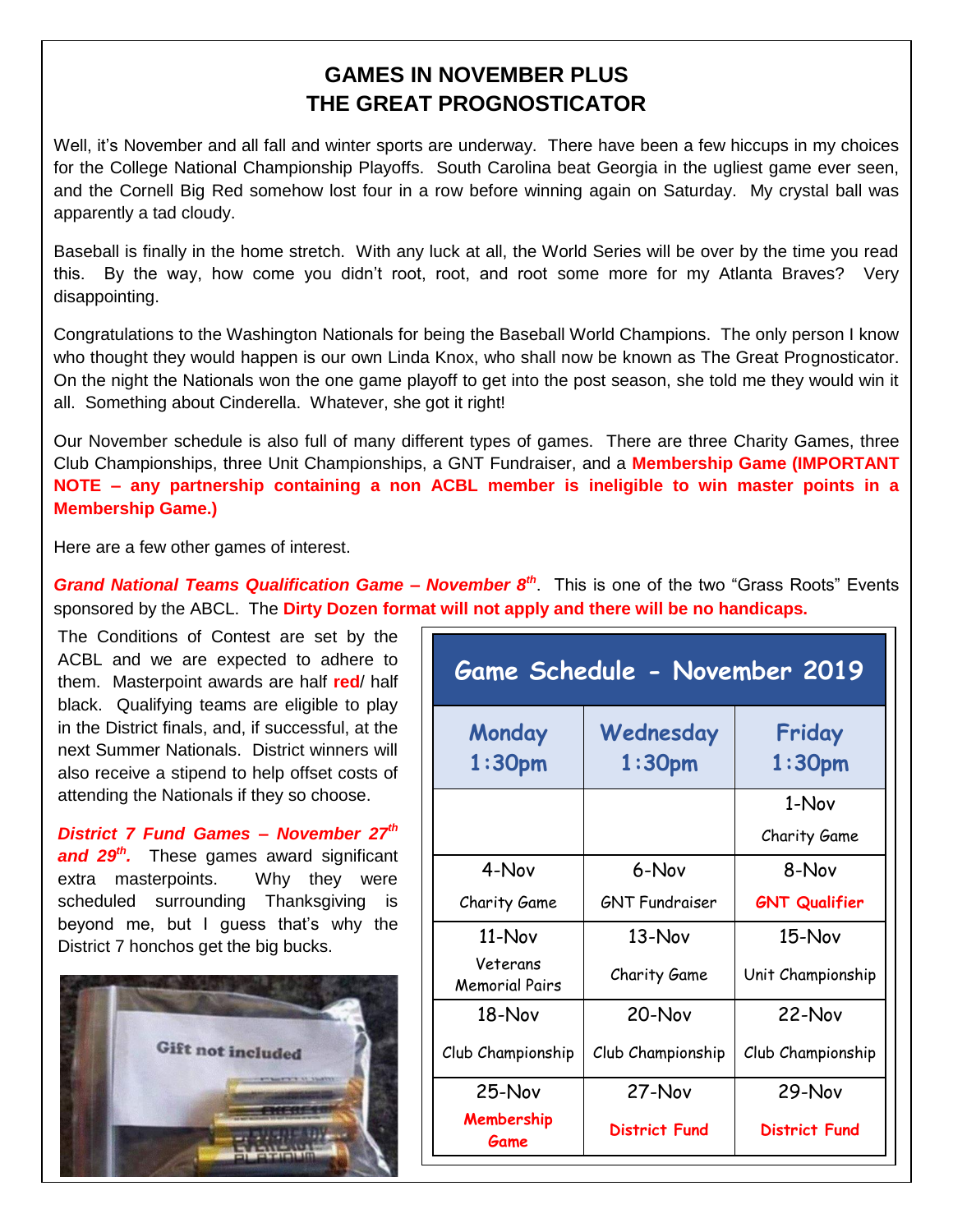## **AIKEN FALL SECTIONAL REPORT**

Well, another Sectional Tournament is history. This yearly event always makes me anxious because you never know what you're going to get. Two years ago we had great attendance, last year nobody showed up, and this year was between the two. We had 156 tables this year, an increase of about 13%. So, with your support and the support of our friends in Augusta and Columbia, it was definitely a success.

I want to thank the people who did an excellent job making this thing go. The Tournament Chair was Greg Roberts, Food and Beverage was handled by Phoebe Walters with a large assist from Sherry Buck. The Partnership Chair was Barb Dellamora, and Jesse Roach, once again, did all the heavy lifting by setting up and tearing down the playing area. Alan Brooks did his usual excellent job of running the tournament, and Lynn Pope, once again, used her artistic flair to turn a gym into an attractive venue.

The Tournament organizers did a great job of controlling expenses. They eliminated some expenses which added little value to the player experience, such as lunch subsidies and the Club absorbing extra ACBL fees for the morning games. The Food people put out a wonderful assortment of goodies while keeping spending in check. These actions, combined with the sizable increase in table count resulted in the event running a surplus or about \$1500, well in excess of anyone's wildest expectations.

A significant portion of the increase was, I believe, due to the Columbia Bridge Club's Board deciding to close their club in support of our tournament. This tacit agreement had been in place up until about six or seven years ago, and I am pleased that it is back. We have a similar uninterrupted agreement with the Augusta Club and I would like to thank Ray Coleman and the Augusta players for their continued support. By cooperating with each other and supporting each other's events, my hope is that we can better serve our area players simultaneously with reducing the financial risks associated with these events. We will, of course, reciprocate by closing our club during their Sectional. More importantly, I would hope that our players will support their event as well as they supported ours.

Now, for the best part. I can't thank you all enough for your support. We had many members show up on Thursday night for set up and stay after the Sunday Swiss for take down. Each day I was amazed by the number of people walking in with cakes, cookies, dozens of deviled eggs, and other goodies to share with all the players. The whole thing was heartwarming – just another leg on the journey to nicest club on the planet!

## HOLIDAY PARTY UPDATE

This year's **Holiday and Volunteer Appreciation Party** will be **Monday, December 16th at the Woodside Plantation Country Club**.

Many thanks **to Phoebe** for, once again, handling all the arrangements for this enjoyable event.

We have access to the building at 1:00, and will do our best to have our bridge game start at 1:30, dependent on how quickly we can set up the room for bridge. After bridge, probably about five, we will have a social hour (with cash bar) followed by a buffet dinner at six. If you feel compelled to know what's for dinner, don't ask me, I have no clue.

Since the Country Club is closed on Mondays, we will pretty much have the whole place to ourselves. The bridge games and the dinner will be held in separate rooms, so there should be no need to move tables around. In addition, the parking lot should be pretty empty. The walk to the building entrance is quite sloped, so, if this is a problem for you, please arrange for someone to drop you off at the entrance. Finally, we are not allowed to bring any of our usual treats to the venue, so, if you need an afternoon sugar fix or two, bring your own. Coffee and water will be available.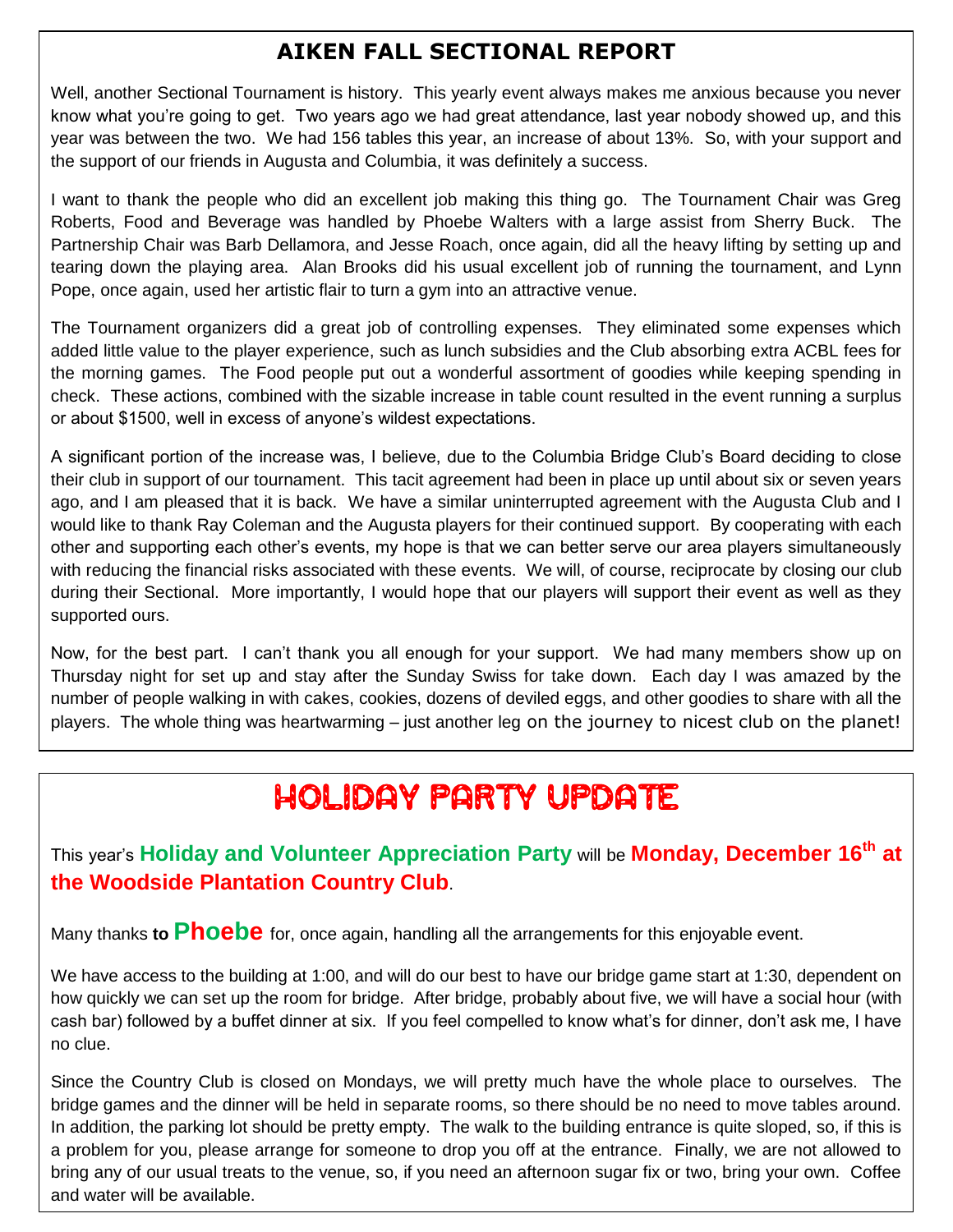The same surcharges as the last two years will apply. Club members who have not played at our club at least 15 times in the twelve months ending November  $30<sup>th</sup>$  of this year will incur a \$20.00 surcharge if they wish to participate. The charge for spouses to attend will also be \$20.00. The surcharge applies only to those staying for dinner; there is no card fee for members or their spouses.

The reason for the surcharge for infrequent players and spouses is simply a matter of fairness. Our frequent players contribute more to the surplus that allows us to have this event. While non playing spouses don't really contribute anything, we pay half as a reward for them putting up with their spouse's addiction.

Please Read This. Sign up for the party begins Monday, November 18<sup>th</sup> and ends Monday, December 9<sup>th</sup>. December 9<sup>th</sup> is also the last day to pay any surcharges for yourself or your spouse. Phoebe is in charge of sign up and surcharge collection and will station herself at the first table as you enter the room. If you sign up and pay, you may cancel and get a refund as long as it is by December 11<sup>th</sup>. After that, we are locked in to our guarantee to Woodside so no cancellations or refunds are possible.





#### **THANKSGIVING TRADITION**



The National Thanksgiving Turkey Presentation is a ceremony that takes place at the [White House](https://en.wikipedia.org/wiki/White_House) every year shortly before [Thanksgiving.](https://en.wikipedia.org/wiki/Thanksgiving_(United_States)) The [President of the United](https://en.wikipedia.org/wiki/President_of_the_United_States)  [States](https://en.wikipedia.org/wiki/President_of_the_United_States) is presented with a live [domestic](https://en.wikipedia.org/wiki/Domestic_turkey)  [turkey](https://en.wikipedia.org/wiki/Domestic_turkey) by the [National Turkey](https://en.wikipedia.org/wiki/National_Turkey_Federation) Federation. This bird is colloquially referred to as the White House Turkey.

Ahead of Thanksgiving each year the president pardons a turkey or turkeys. In his tenure thus far President Trump has pardoned four turkeys named Drumstick, Wishbone, Peas, and Carrots.

The tradition of pardoning the turkey has been carried out by various presidents through the years, but according to the

Library of [Congress,](https://www.loc.gov/teachers/classroommaterials/presentationsandactivities/presentations/thanksgiving/timeline/1947.html) the tradition fully began with President Harry Truman who pardoned a turkey the night before Thanksgiving in 1947. The pardoning continued somewhat sporadically until the Presidency of [George](https://en.wikipedia.org/wiki/George_H._W._Bush)  [H. W. Bush,](https://en.wikipedia.org/wiki/George_H._W._Bush) when it became a tradition (since carried on by all of Bush's successors) for the president to issue a mock ["pardon"](https://en.wikipedia.org/wiki/Pardon) to the turkey, sparing the turkey's life.

This strikes me as a nice tradition and I hope the current turmoil in Washington does not cause its demise.

I do, however, have one question for you. What do you think will happen first, the White House Turkey's **PARDON** or his **IMPEACHMENT?**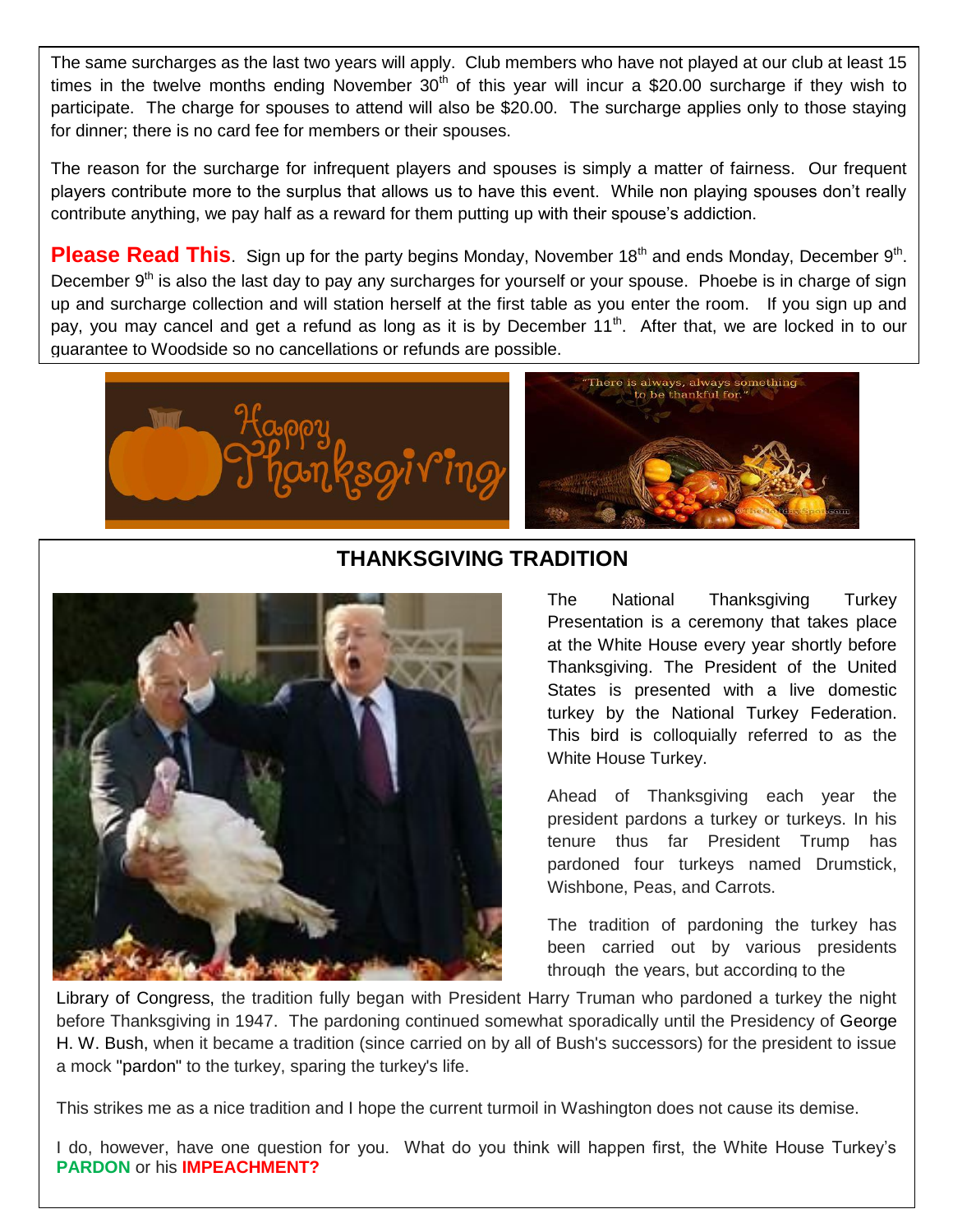#### **OPENING ONE LEVEL BIDS** BY JAY JACOBS

I learned bridge at my mother's knee. It was all Goren all the time. (Goren, decades earlier, attended the same high school as such illustrious people as Alan Brooks, Bill McGhee, and I). A minimum opening bid was 13 points AND 2  $\frac{1}{2}$  quick tricks (a quick trick = an ace, or a KQ in the same suit; 1  $\frac{1}{2}$  quick tricks = AQ or KQJ in the same suit;  $\frac{1}{2}$  a quick trick = a king or, sometimes, a QJ in the same suit). We deducted a point for an aceless hand. We added points for distribution (except in no-trump) and deducted a point for any 4-3-3-3 distribution. All 2 level opening bids were strong. It was common to open a 4 card major. There were basically 3 conventions: Stayman, Blackwood, and Gerber, and doubles were generally for penalty.

How things have changed. The average hand contains 10 high card points (40 total HCP in the deck, divided by 4 hands). The question is: how much above average do you need to be to open? A 12 point hand is 20% above average while a 13 point hand is 30% above average. Many people now open all 12 point hands, and even some 11 point hands (for example, with 3 quick tricks such as AK in one suit and an outside A). The concept of quick tricks has generally gone by the wayside. Some people use losing trick count to evaluate hands, although it has limitations. Other popular methods are Marty Bergen's "Rule of 20" and Jerry Helms's "Suggestion of 22". Few people open or overcall 4 card majors. Virtually everyone uses weak 2 bids and negative doubles. There are strong club systems, weak NT systems, Montreal Relays, Precision, and a myriad of conventions.

Distribution trumps points (pun intended). Highly distributional hands play well in suits. (After all, a 13 card suit is only 10 high card points, but makes a grand slam.) Two suited hands play well if partner has a fit for either or both suits.

But, bidding is an art, not a science. You cannot memorize all every possibility and always know what to do. Sometimes, you are actually forced to think (no fair). And, those who do think have a competitive advantage over those who play by rote.

When determining what to open, make sure to consider your rebid after partner's likely responses. This may vary based on whether or not partner is a passed hand. In any case, before opening, consider what you will say after any 1 or 2 level response partner might make. Thus, with 5-3-3-2 distribution, I may need to either repeat my suit (perhaps at the 2 level) or bid 1 NT. It's better to figure this out in advance than to have to make a decision on the fly. This is especially true when you go into the tank before making a bid, which could give unauthorized information.

Likewise, with 5 clubs, 4 diamonds and 2-2 in the majors, in the long run I am probably better off opening 1 D rather than 1 C, since I may not want to bid 1 NT over partner's anticipated bid of a major AND rebidding 2 C implies 6, while bidding 2 D is a reverse (see next paragraph). With 5-4 in the minors and 3-1 in the majors, I may support partner's major with only 3 card support (since I provide a ruffing value in the short suited hand) even though partner may only have a 4 card suit. But, what to do if partner bids the other major? I have a problem. I could bid 1 NT, hoping my 3 card major, coupled with whatever partner has, will provide a stopper, or I can bid at the 2 level. In that case, I would almost always be better off opening 1 D, so I can rebid 2 C, whether I am 4-4, 5-4, 4-5, or 5-5 in the minors, as long as partner understands that. Partner then knows I have at least 8, and likely 9 or more, cards in the minors. However, with 6 clubs and 4 diamonds, open 1 C and rebid 2 C (or 3 C, depending on strength) over partner's non-diamond response

Let's talk about reverses. Many people say they do not play reverses. Nevertheless, they make reverses and need to understand what that means. A reverse occurs when you bid a new suit at the 2 level higher ranking than the one you originally bid, so partner has to go to the next level to take a suit preference. Presumably, the 2<sup>nd</sup> suit is shorter, or at least not longer, than the 1<sup>st</sup> suit. Consequently, you should have a strong hand (say 17-19 points), since you may be forcing to the 3 level, with the possibility of playing in a bad fit. Too often I have seen someone open 1 of a minor, partner responds 1 S, and they rebid 2 H on a 4 card suit and not a great hand. Partner may only have 2 hearts and 2 or 3 of the minor. What are they supposed to do? When you create a reverse, the problems of getting too high or into misfits at a higher level are your penalties for ignoring

this issue. (If you play two-over-one, reverse are generally off if  $r$  responding if  $r$  responding if  $r$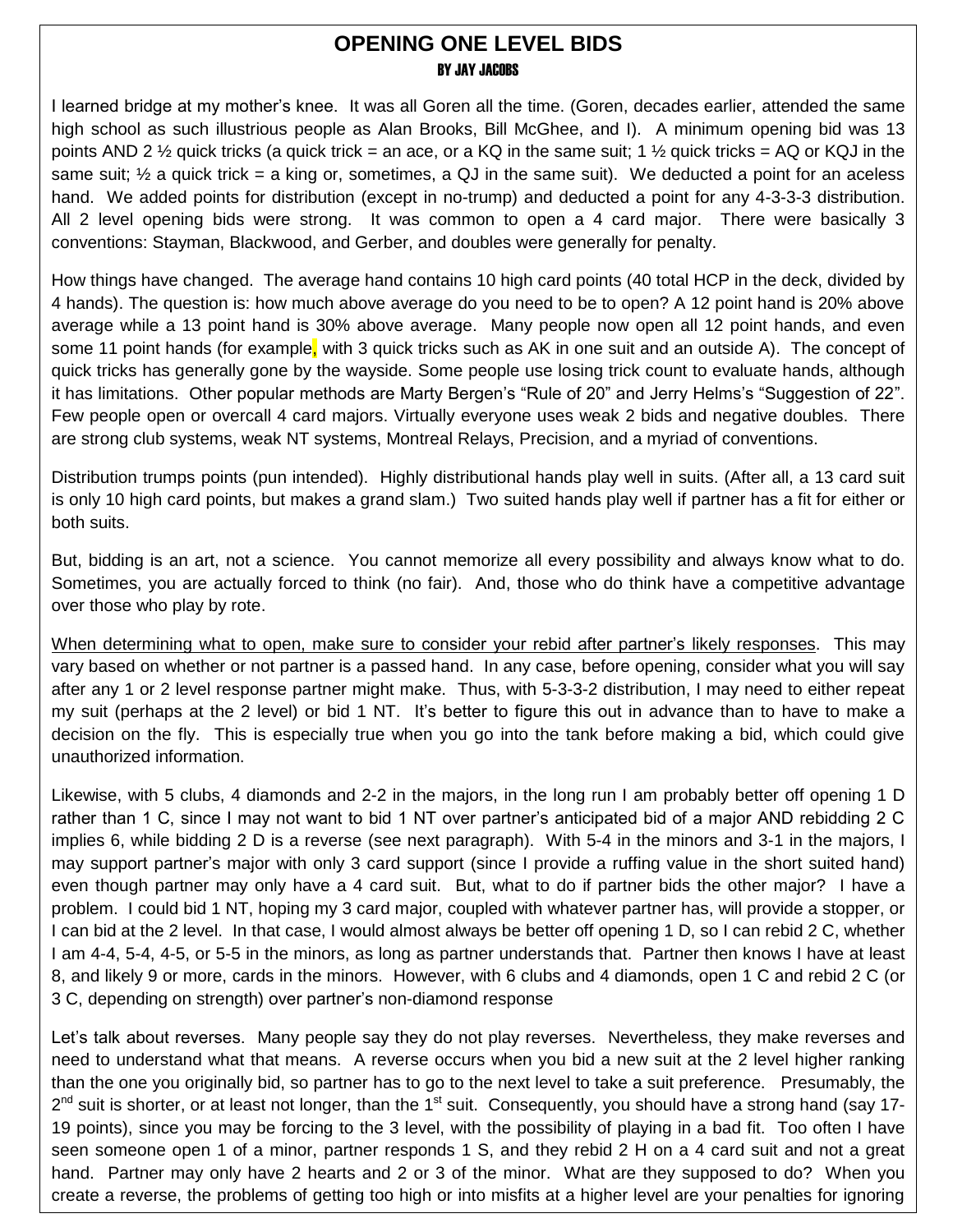force since you are already committed to game.) this issue. (If you play two-over-one, reverses are generally off if responder's initial call is a two over one game

Reverses naturally segue into jump-shifts. A jump shift means skipping a level to bid a new suit (for example, you open 1 H, partner says 1 S, and you say 3 D). This means you have a strong hand (say, 18+ points), no great interest in partner's suit, and your 2<sup>nd</sup> suit is not necessarily as long as your 1<sup>st</sup>. Partner must not pass a jump shift as it is forcing to game.

With unbalanced hands (one suited hands and some multi- suited hands, such as 6-4. 5-5, 5-4-4, 6-5, 6-6, 7-4, etc.), you want to get your suits into play as quickly as possible. Sometimes, a double works. If partner replies in the wrong suit, bidding another suit means you have a very strong hand, either one-suited or the remaining suits. Hopefully, partner can figure out which. So it is better to save the double for when you have all the other suits covered OR you have a very strong hand to avoid creating a problem for partner. Partner then knows if you bid another suit it is a strong hand.

With 6-4 or 7-4, bid your longer suit twice before showing your shorter suit (depending on how high you are willing to go), unless, of course, partner bids your 4 card suit. Sometimes, people with 6-4 will bid their 2<sup>nd</sup> suit before returning to their 1<sup>st</sup> suit. Traditionally, bidding the four card suit prior to rebidding the six card suit shows a stronger hand than rebidding the six card suit immediately. This may be a matter of circumstance or preference. Make sure you and your partner agree on what that means.

With 5-5, 6-5, 6-6 or 7-5, I prefer to bid my major, or higher ranking suit, even if the minor, or lower ranking suit, is longer or stronger. But this is a matter of choice and not everyone agrees. Similarly, as an overcaller, I prefer bidding my suits rather than showing a distributional hand with Michaels or Unusual 2 NT. There are several reasons for this: (1) if partner has a fit for my 1<sup>st</sup> suit, no one has to know about the 2<sup>nd</sup> suit in reserve; (2) these bids often force partner to the 3 level, which may already be too high, or we may wind up in the wrong suit, or we may be better off defending, and partner can't know how strong my hand is (especially a problem when vulnerable); and (3) I just gave the opponents a roadmap to defend or to play the hand if they eventually declare – they know what suits I have and, by elimination, what partner has. Let me emphasize, however, that these are personal choices, and not everyone agrees with them. The important thing is to consider the alternatives and make sure you and your partner are on the same wavelength.

How about opening 1 NT? Whatever your point range for 1 NT, consider partner's possible responses, if any. While you are permitted to open 1 NT with a singleton A, K, or Q, it is not always a good idea. The singleton may be partner's long suit and you may wind up playing there. Generally, partner assumes you have nothing less than a worthless doubleton. Although 1 of the top 3 honors may be equivalent to a worthless doubleton, if pard has a 5 card suit to the 9 and transfers into it, you could be headed for big trouble. Or, if pard passes with a minimal hand and the opponents lead the suit of your singleton, nothing good will follow.

Many people are reluctant to open 1 NT with a worthless doubleton. Please rethink this. It is almost impossible to have the necessary points for 1 NT, have all suits covered, AND have a source of tricks, such as a runable suit. You need to trust that partner's cards, along with yours, provide a stopper, or that the opponents don't lead that suit. Otherwise, you will miss out on many NT contracts. Naturally, sometimes you will go down. But, bridge is a game of percentages and in the long run you are better off ignoring your lack of a stopper. When you don't open 1 NT, you are bidding against the field, which will bid 1 NT, meaning that in many cases you are playing for a top or bottom. This is NOT sound bridge.

So what about hands with a long suit and/or 2 worthless doubletons? Well, if the 5 or 6 card suit is a major, bid it. If I have 5-4-2-2 or 6-3-2-2 distribution, values in at least one of the doubletons, and the long suit is a minor, consider opening 1 NT (after all, its partner's responsibility to cover the suits you don't control), especially if the long suit looks runable.

What about opening 1 NT with a 5 card major? This is a matter of choice – sometimes it works great, other times you miss a 5-3 fit when partner passes or raises in NT. If you play 1 NT forcing over 1 of a major, consider what you will bid after that. This becomes problematic with 5 of a major and 3-3-2 in the other suits.